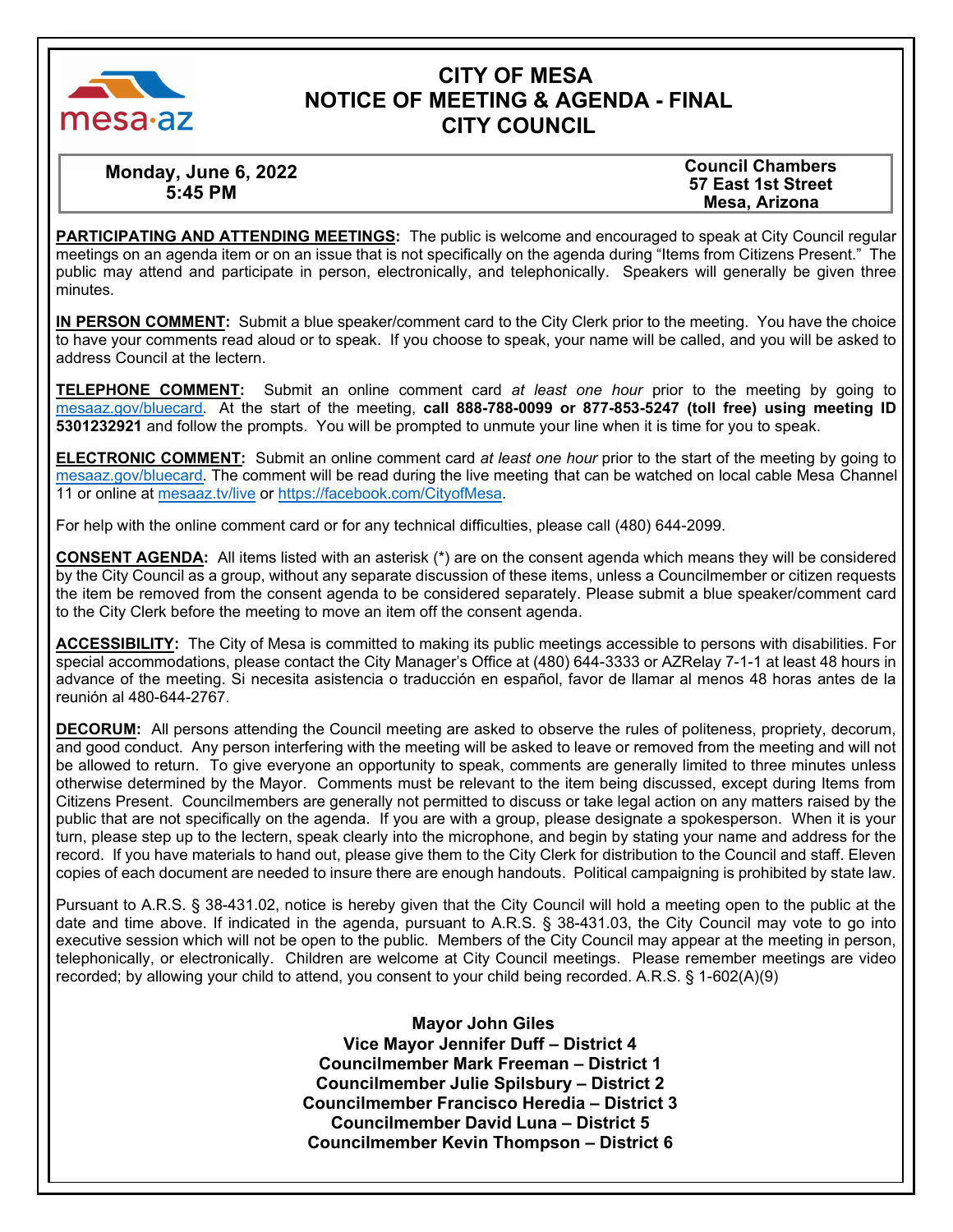## **Mayor's Welcome**

### **Roll Call**

**Invocation by Brooke Isingoma with St. Matthew United Methodist Church.**

### **Pledge of Allegiance**

**Awards, Recognitions and Announcements**

**1 Take action on all consent agenda items.**

### **Items on the Consent Agenda**

**\*2 [22-0446](http://mesa.legistar.com/gateway.aspx?m=l&id=/matter.aspx?key=18346)** Approval of minutes of previous meetings as written.

### **3 Take action on the following liquor license applications:**

**[22-0740](http://mesa.legistar.com/gateway.aspx?m=l&id=/matter.aspx?key=18631)** Sertoma Club of Mesa **\*3-a**

> This is a one-day event to be held on Monday, July 4, 2022, from 4:00 P.M. to 11:00 P.M., 201 North Center Street. **(District 4)**

#### **[22-0741](http://mesa.legistar.com/gateway.aspx?m=l&id=/matter.aspx?key=18632)** Board & Batten **\*3-b**

A restaurant is requesting a new Series 7 Beer and Wine Bar License for Palm Street Culinary LLC, 4012 East Palm Street; Michael Jon Mills, agent. The existing Series 12 Restaurant License at this location will remain active and stack with the new Series 7 Beer and Wine Bar License. **(District 1)**

#### **[22-0742](http://mesa.legistar.com/gateway.aspx?m=l&id=/matter.aspx?key=18633)** Copper Stop Mini Mart **\*3-c**

A convenience store is requesting a new Series 9 Liquor Store License for KRH LLC, 2111 South Alma School Road, Suite 104; Basim Hanna, agent. The existing license held by Fiesta Palms Groceries Inc., will revert to the State. **(District 3)**

#### **[22-0743](http://mesa.legistar.com/gateway.aspx?m=l&id=/matter.aspx?key=18634)** Go Puff **\*3-d**

A liquor delivery store is requesting a new Series 9 Liquor Store License for GB License LLC, 225 South Hibbert, Suite 101; Andrea Dahlman Lewkowitz, agent. The existing license held by GB License LLC, will revert to the State. **(District 4)**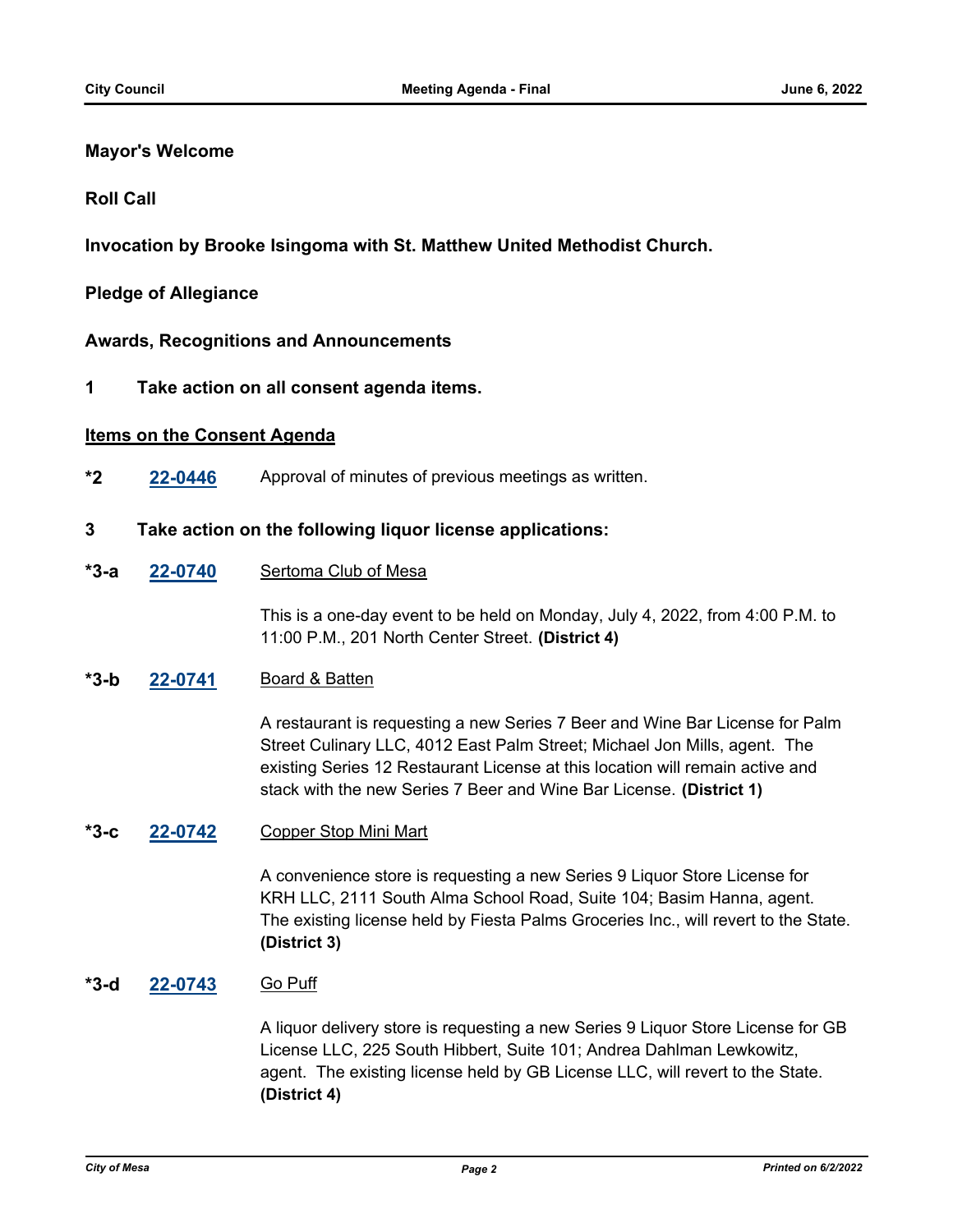#### **[22-0744](http://mesa.legistar.com/gateway.aspx?m=l&id=/matter.aspx?key=18635)** Copper Stop Mini Mart **\*3-e**

A convenience store is requesting a new Series 10 Beer and Wine Store License for KRH LLC, 2111 South Alma School Road, Suite 104; Basim Hanna, agent. The existing license held by Fiesta Palms Groceries Inc., will revert to the State. **(District 3)**

#### **[22-0745](http://mesa.legistar.com/gateway.aspx?m=l&id=/matter.aspx?key=18636)** Don Fito's Taqueria **\*3-f**

A restaurant that serves dinner is requesting a new Series 12 Restaurant License for Don Fito's Taqueria LLC, 1853 S Power Road; Jeffrey Craig Miller, agent. There is no existing license at this location. **(District 6)**

## **4 Take action on the following contracts:**

**[22-0732](http://mesa.legistar.com/gateway.aspx?m=l&id=/matter.aspx?key=18623)** Three-Year Term Contract with Two Years of Renewal Options for Printing and Mailing of Publicity Pamphlets for the City Clerk's Office **(Citywide) \*4-a**

> The City Clerk's Office uses an outside vendor for the printing and mailing of election publicity pamphlets. These services will be needed for the City's General Election that will be held November 8, 2022. In that election, the City may refer issues to the voters for consideration and any District run-off election. This contract will then be in place for any further elections during the contract term.

An evaluation committee recommends awarding the contract to the highest scored proposal from Cereus Graphics, Inc., at \$60,000 annually, with an annual increase allowance of up to 5%,or the adjusted Producer Price Index.

**[22-0737](http://mesa.legistar.com/gateway.aspx?m=l&id=/matter.aspx?key=18628)** Dollar-Limit Increase to the Term Contract for Private Security Guard Services for Various City Facilities **(Citywide) \*4-b**

> This contract provides unarmed physical security services, mobile patrol using a golf cart, shuttle services for employees between City buildings and parking structures, and security for special events and festivals that are hosted by the City. The dollar-limit increase is for security officer salary increases based on industry standards for security guards and patrol services which are allowable per the contract.

Arts and Culture, Business Services, Library Services, Mesa Police Department, and Purchasing recommend increasing the dollar-limit with Universal Protection Service, LP, dba Allied Universal Security Services, by \$240,000, from \$1,300,000 to \$1,540,000 annually, with an annual increase allowance of up to 5%, or the adjusted Consumer Price Index.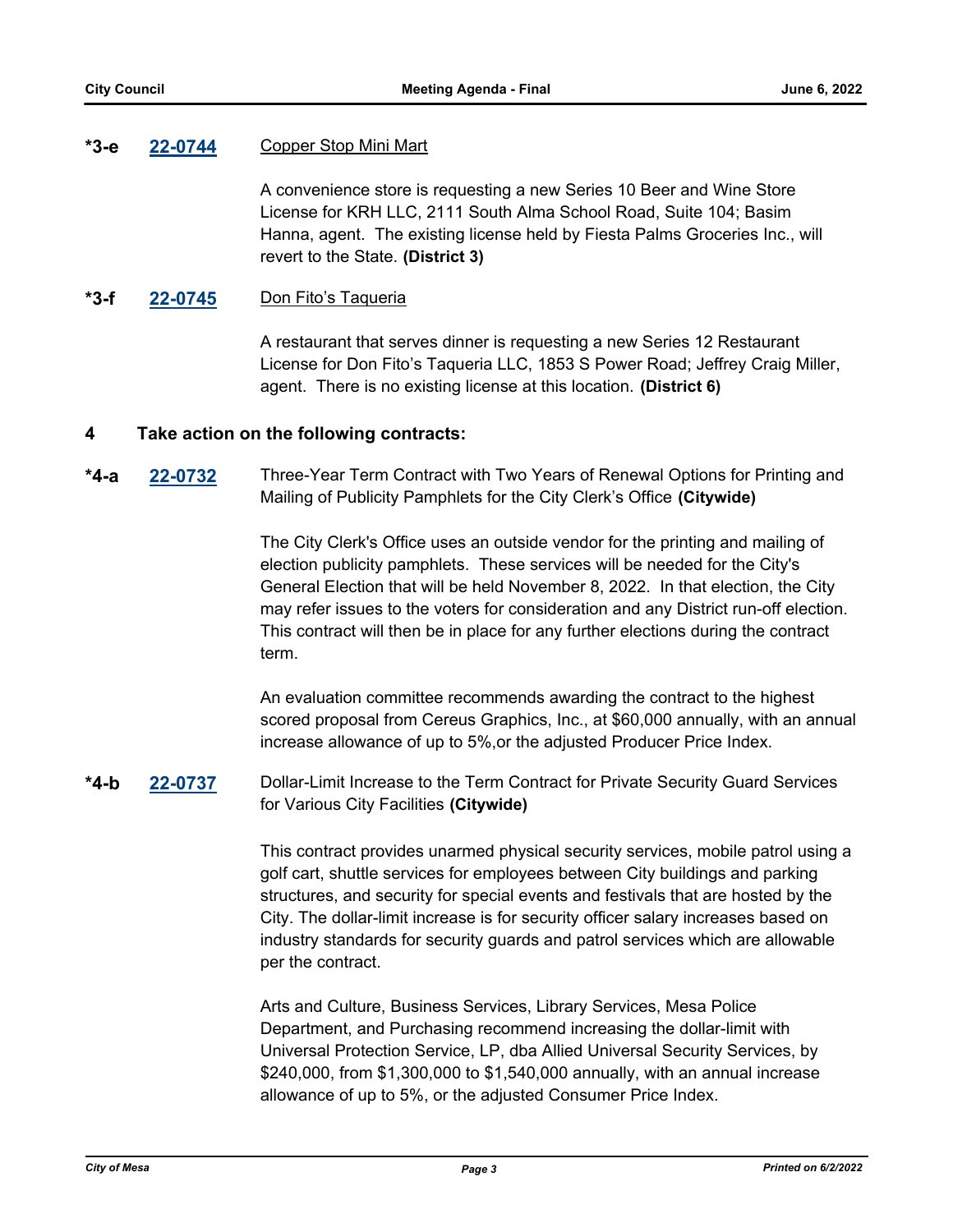### **[22-0725](http://mesa.legistar.com/gateway.aspx?m=l&id=/matter.aspx?key=18616)** Three-Year Term Contract with Two Years of Renewal Options for Drip Drop Oral Rehydration System for the Mesa Fire and Medical Department (Sole Source) **(Citywide) \*4-c**

In performing their job duties, firefighters often need dehydration relief. After performing a pilot program MFMD's Safety Committee has recommended moving forward with Drip Drop rehydration powder packets. It contains a blend of electrolytes (magnesium, calcium, and chloride) and sugar and has a higher sodium content compared to Gatorade.

The Mesa Fire and Medical Department and Purchasing recommend awarding the contract to the sole source vendor, Drip Drop Hydration, Inc., at \$60,000 annually, with an annual increase allowance of up to 5%, or the adjusted Consumer Price Index.

### **[22-0746](http://mesa.legistar.com/gateway.aspx?m=l&id=/matter.aspx?key=18637)** Award of Two Additional Vendors and Dollar-Limit Increase to the Three-Year Term Contract with Two Years of Renewal Options for Ammunition and Related Products for the Mesa Police Department **(Citywide) \*4-d**

In December 2021, the City issued a Request for Bid for Ammunition and Less Lethal Products. Mesa had cooperatively solicited this agreement, acting as the lead agency for Gilbert, Queen Creek, Maricopa County Community Colleges, Scottsdale, and Avondale. On March 7, 2022, Council awarded the contract to seven, responsive and responsible vendors, at \$2,000,000 annually. However, due to COVID-19 and supply chain disruptions, there were several products on the original bid that did not receive any vendor responses. This award is for those resolicited products.

The Police Department and Purchasing recommend awarding the contract to additional responsive and responsible bidders, Proforce Marketing, Inc. and San Diego Police Equipment Co., Inc., and recommend increasing the dollar-limit by \$850,000, from \$2,000,000 to \$2,850,000 annually, based on estimated usage, with an annual increase allowance of up to 5%, or the adjusted Producer Price Index.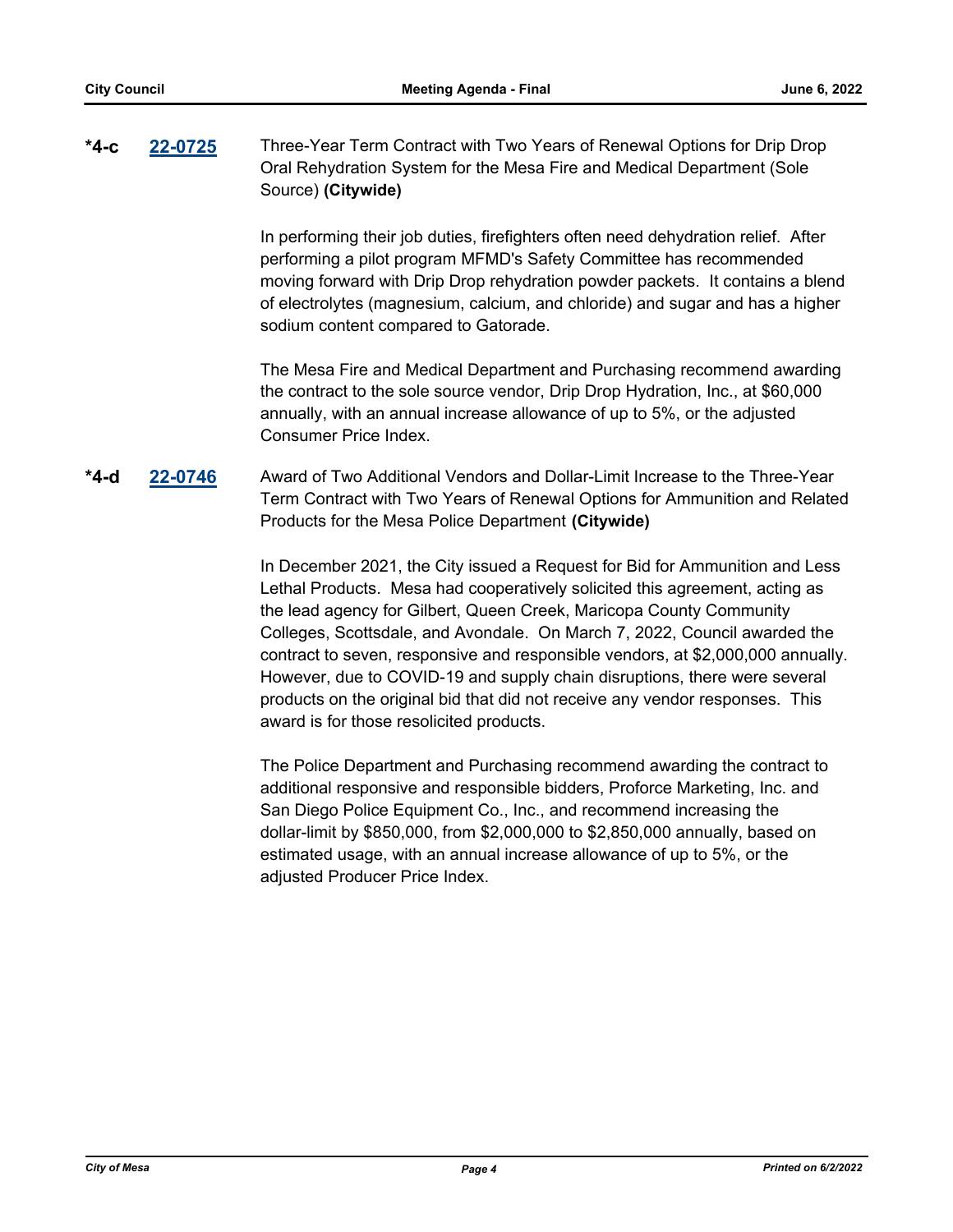#### **[22-0738](http://mesa.legistar.com/gateway.aspx?m=l&id=/matter.aspx?key=18629)** One-Year Term Contract for DNA Lab Supplies for the Mesa Police Department (Sole Source) **(Citywide) \*4-e**

The Biology Unit of the Forensic Services Division completes DNA analysis of samples from criminal investigations conducted by the Mesa and Gilbert Police Departments. These supplies enable the division to process evidence and conduct forensic DNA testing and include reagents and consumables (plastics) to determine the quantity of DNA present, to make copies of the DNA, and to detect the DNA on genetic instruments.

The Police Department and Purchasing recommend awarding the contract to the sole source vendor, Life Technologies Corporation, at \$100,000 annually, based on estimated usage.

### **[22-0723](http://mesa.legistar.com/gateway.aspx?m=l&id=/matter.aspx?key=18614)** Three-Year Term Contract with Two Years of Renewal Options for Chemical Detectors and Radionuclide Identification Devices for the Mesa Police Department **(Citywide) \*4-f**

The Bomb Team will use this equipment to quickly respond to and address hazardous substances/materials. The Chemical Detectors/Identifiers can test solids, liquids, chemicals, and powders with minimal risk of igniting the substance. The Handheld Radionuclide Identification Devices will locate and measure radioactive sources. This equipment can be used at large gatherings to protect attendees.

An evaluation committee recommends awarding the contract to the highest scored proposals from Pendar Technologies, Inc. and Safeware, Inc., at \$225,000 annually, with an annual increase allowance of up to 5%, or the adjusted Consumer Price Index. The initial purchase funded by Arizona Department of Homeland Security grant funds.

#### **[22-0719](http://mesa.legistar.com/gateway.aspx?m=l&id=/matter.aspx?key=18610)** Purchase of One Mechanical Street Sweeper (Replacement) for the Transportation Department **(Citywide) \*4-g**

The new street sweeper will replace an existing sweeper that has reached the end of its useful life, has met the established criteria for replacement, and will be either traded, auctioned, sold, or deployed to special uses.

The Fleet Services and Transportation Departments and Purchasing recommend authorizing the purchase using the State of Arizona cooperative contract with Freightliner of Arizona, at \$345,196.83. This purchase is funded by the Environmental Compliance Fee.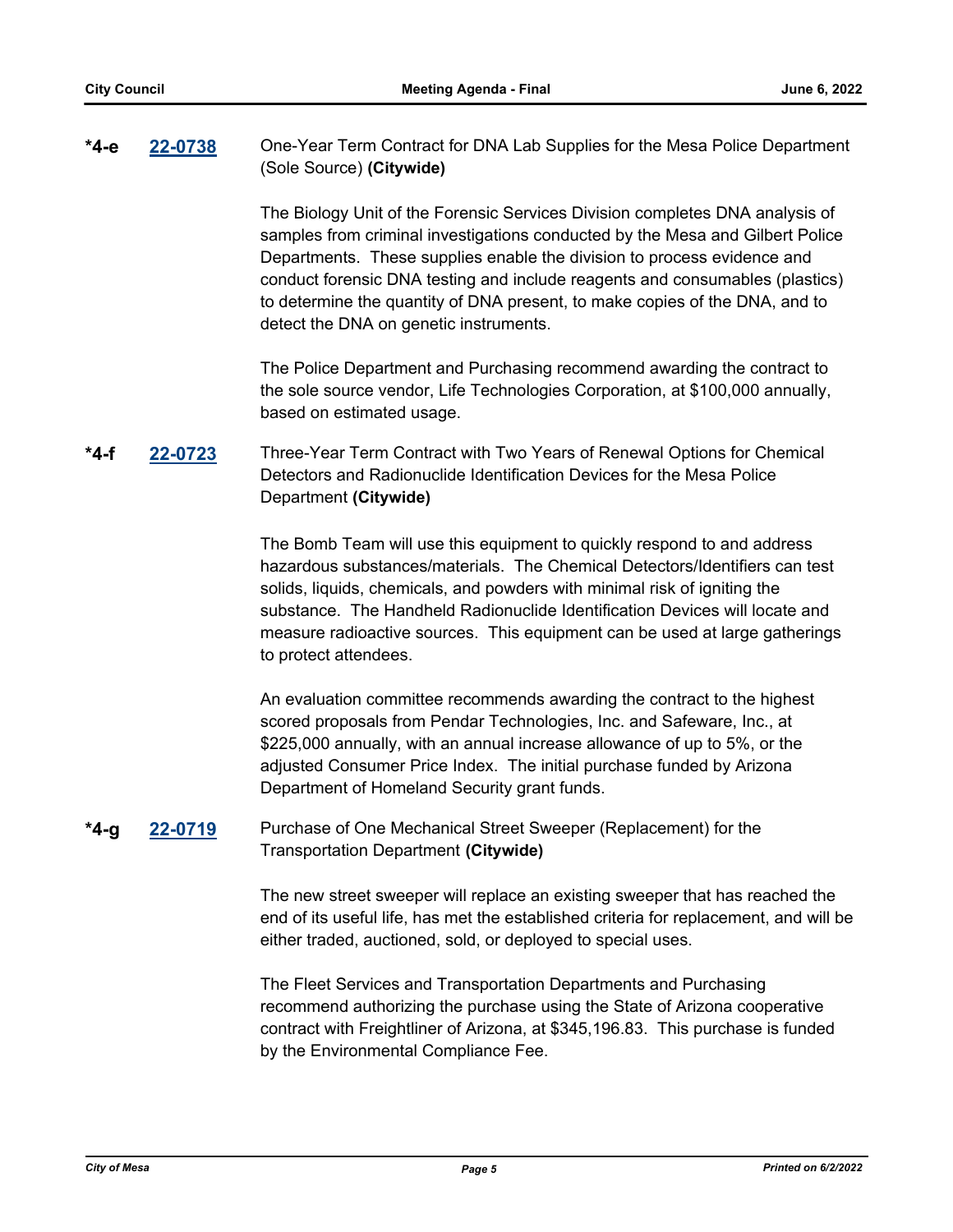### **[22-0727](http://mesa.legistar.com/gateway.aspx?m=l&id=/matter.aspx?key=18618)** Extension and Dollar-Limit Increase to the Term Contract for Light-Duty Automotive Body Repair Services for the Fleet Services Department **(Citywide) \*4-h**

The contract extension is needed to complete the rebid process/contract award, and a dollar-limit increase is needed to get Fleet Services through August 31, 2022.

The Fleet Services Department and Purchasing recommend extending the contract through August 31, 2022, and increasing the dollar-limit with Caliber Bodyworks of Arizona, Inc., dba Caliber Collision Mesa-East Main St.; East Valley Collision LLC; LP's Body & Paint Center LLC; and 2nd GEN LLC, dba Maaco Collision Repair & Auto Painting (all Mesa businesses), by \$135,000, from \$525,000 to \$660,000.

### **[22-0760](http://mesa.legistar.com/gateway.aspx?m=l&id=/matter.aspx?key=18651)** Use of Two Additional Cooperative Contracts, Award of an Additional Vendor and Dollar-Limit Increase to the Term Contract for Lubricants, Oils, and Grease for the Fleet Services Department **(Citywide) \*4-i**

The City is terminating its current lead agency cooperative contract for lubricants for convenience (no fault) because there was little interest from other agencies. This contract amendment, adding both the State of Arizona and City of Tucson cooperative contracts, will make available the types of lubricants needed by Fleets Services, as well as make more lubricating products available to Water Resources.

The Fleet Services and Water Resources Departments and Purchasing recommend authorizing the use of the State of Arizona cooperative contract with Cummins Sales and Service and the City of Tucson contract with Senergy Petroleum, LLC, and recommend increasing the dollar limit by \$458,000 annually, from \$100,000 to \$558,000 annually, with an annual increase allowance of up to 5% or the adjusted Consumer Price Index.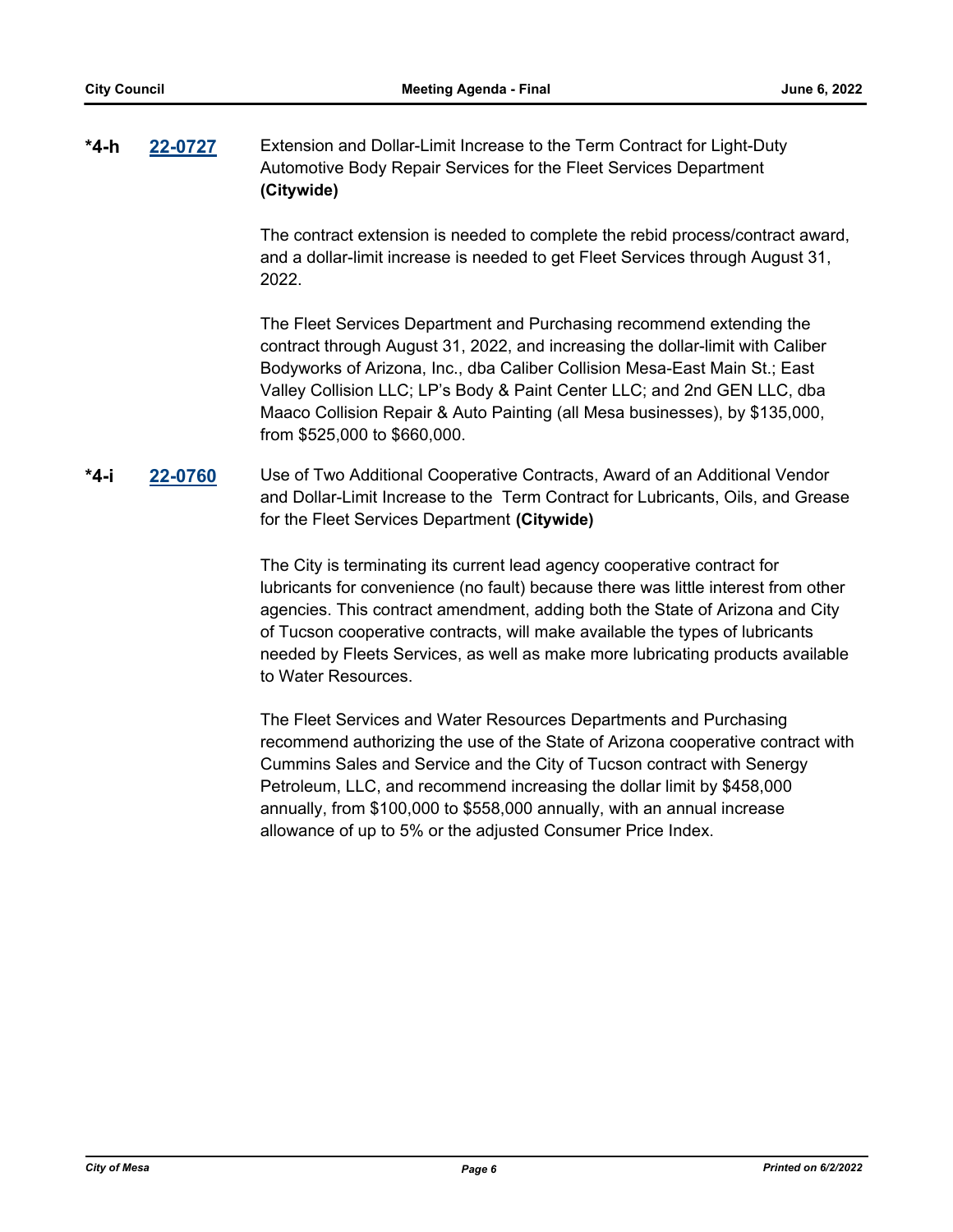#### **[22-0735](http://mesa.legistar.com/gateway.aspx?m=l&id=/matter.aspx?key=18626)** Purchase for Three Surface Lifts and Six Mobile Equipment Lifts (All Replacements) for the Fleet Services Department **(Citywide) \*4-j**

This contract will provide for the purchase and installation of three (3) two post surface equipment lifts, removal of the current in-ground lifts for Fleet Services' West Shop, and the purchase and set-up of six (6) mobile equipment lifts for the Fleet Services' East Shop.

The Fleet Services Department and Purchasing recommend authorizing the purchase using the Sourcewell cooperative contract with Rotary Lift, at \$84,764.35; and the State of Arizona cooperative contract with Mohawk Resources, LTD, at \$70,981.70.

**[22-0724](http://mesa.legistar.com/gateway.aspx?m=l&id=/matter.aspx?key=18615)** Three-Year Term Contract with Two Years of Renewal Options for Landscape Refurbishment Services for the Transportation Department (Single Response) **(Citywide) \*4-k**

> Transportation refurbishment projects are designed in-house and replace existing deteriorated streetscapes. The Contractor will be responsible for completing these refurbishment projects, leaving them in turnkey condition for the department.

The Transportation Department and Purchasing recommend awarding the contract to the single, responsive, and responsible bidder, Brightview Landscape Services, Inc., at \$1,447,700 annually, with an annual increase allowance of up to 5%, or the adjusted Consumer Price Index.

**[22-0722](http://mesa.legistar.com/gateway.aspx?m=l&id=/matter.aspx?key=18613)** Purchase of Two CNG Powered Roll-Off Refuse Trucks (Replacements) for the Environmental Management and Sustainability Department **(Citywide) \*4-l**

> The new CNG powered roll-off trucks will be used for solid waste collection for the City's commercial customers. The City currently has a total of nine roll-off trucks. The department has been replacing diesel refuse collection trucks with CNG trucks as part of the conversion of the fleet to CNG, which also supports the City's Climate Action Plan. The refuse trucks being replaced have met the established criteria for replacement, and will be either traded, auctioned, sold, or deployed to special uses*.*

The Fleet Services and Environmental Management and Sustainability Departments and Purchasing recommend authorizing the purchase using the State of Arizona cooperative contract with Freightliner of Arizona, for \$685,298.76. This purchase is funded by the Utility Replacement and Renewal Fund.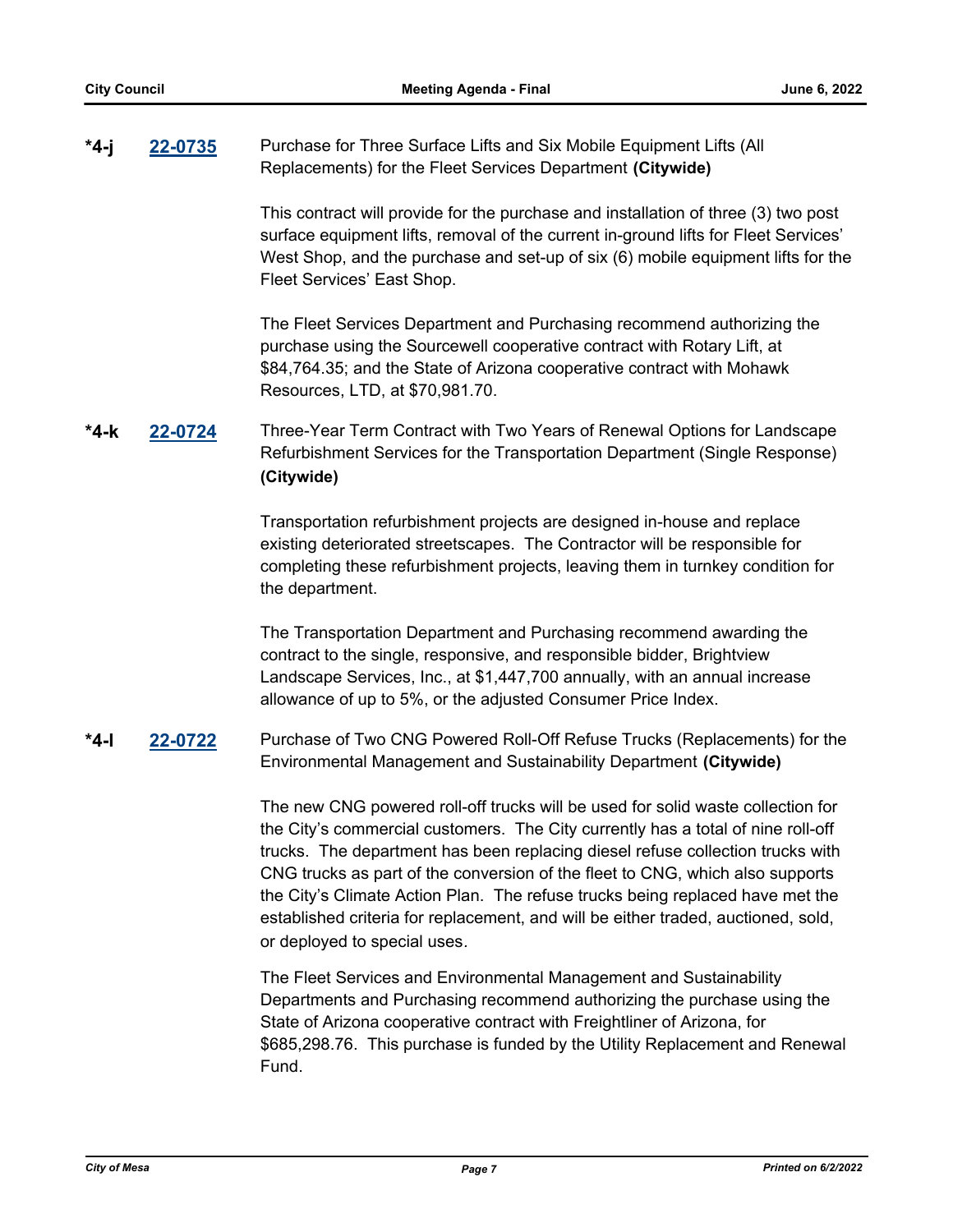| *4-m | 22-0720 | One-Year Term Contract with Two Years of Renewal Options for Two Master |
|------|---------|-------------------------------------------------------------------------|
|      |         | Job Order Contracts for Landscaping Construction Services. (Citywide)   |

Job order master contracts for landscaping construction services includes renovations and repairs, additions, demolitions, and facility improvements for a broad range of landscape-related projects.

Staff recommends the selections of Valley Rain Construction Corporation and Haydon Building Corporation for job order master contracts for landscaping construction services. These two master contracts allow for the issuance of multiple individual job orders with a not-to-exceed limit of \$1,500,000 per job order and a total contract value not-to-exceed \$5,000,000 for each year of the contract, per contractor.

**[22-0718](http://mesa.legistar.com/gateway.aspx?m=l&id=/matter.aspx?key=18609)** One-Year Term Contract with Two Years of Renewal Options for Three Master Job Order Contracts for Utility Construction Services. **(Citywide) \*4-n**

> Job order master contracts for utility construction services includes construction improvements of city infrastructure related to underground utilities such as water, sewer, gas, storm sewer, and other city owned facilities.

> Staff recommends the selections of B&F Contracting, Inc., Garney Construction (a Mesa business), and Hunter Contracting, Inc for job order master contracts for utility construction services. These three master contracts allow for the issuance of multiple individual job orders with a not-to-exceed limit of \$1,500,000 per job order, and a total contract value not-to-exceed \$5,000,000 for each year of the contract, per contractor.

### **[22-0739](http://mesa.legistar.com/gateway.aspx?m=l&id=/matter.aspx?key=18630)** Brown Road Water Treatment Plant Network and Control System Upgrades - Construction Manager at Risk (CMAR), Guaranteed Maximum Price (GMP) No. 1 **(District 5) \*4-o**

The Brown Road Water Treatment Plant is in need of upgrades to the existing communication network, control systems, and motor controls. GMP No. 1 includes a portion of the electrical and control equipment in preparation for the project.

Staff recommends awarding a construction services contract to Sturgeon Electric Company, Inc., in the amount of \$1,082,823.77 (GMP), and authorizing a change order allowance in the amount of \$108,282.38 (10%), for a total amount of \$1,191,106.15. This project is funded by Utility Systems Revenue Obligations.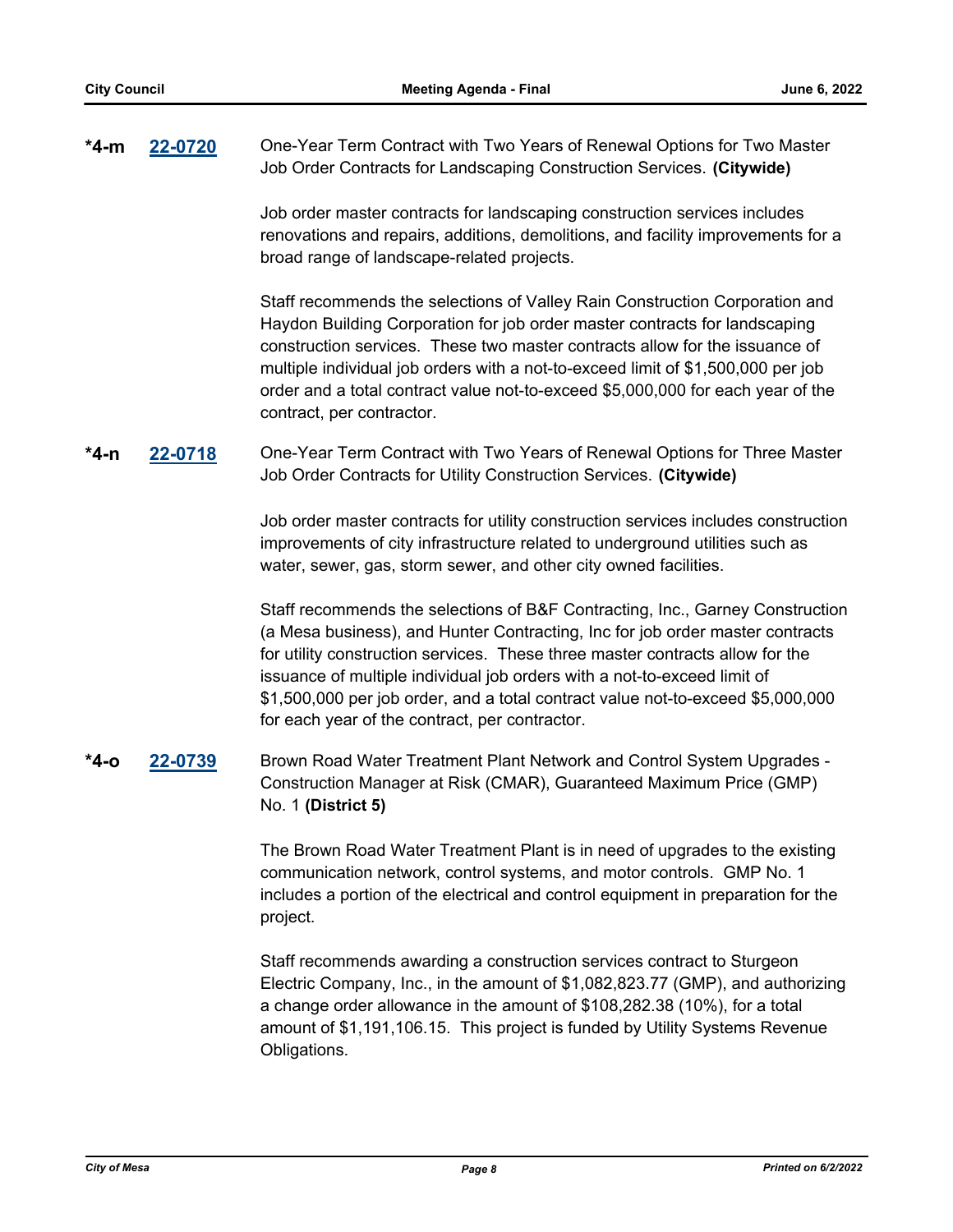#### **[22-0721](http://mesa.legistar.com/gateway.aspx?m=l&id=/matter.aspx?key=18612)** Northwest Water Reclamation Plant Process Improvements - Pre-Construction Services and Construction Manager at Risk (CMAR) **(District 3) \*4-p**

The Northwest Water Reclamation Plant (NWWRP) was originally constructed in 1988 and expanded in 2000. A recent facility study performed an in-depth evaluation of all the treatment processes for the current capabilities and future needs and developed recommendations to upgrade the facility.

Staff recommends selecting Archer Western Construction, as the CMAR for this project, and awarding a pre-construction services contract in the amount of \$950,769. This project is funded by Utility Systems Revenue Obligations.

## **5 Take action on the following resolutions:**

**[22-0706](http://mesa.legistar.com/gateway.aspx?m=l&id=/matter.aspx?key=18597)** ZON22-00154 **(District 6)** Within the 7300 to 7500 blocks of the South Crismon Road alignment (east side) and within the 10000 to 10300 blocks of East Germann Road (north side). Located north of Germann Road on the east side of the Crismon Road alignment (64± acres). Site Plan Review. This request will allow for an industrial development. Adam Baugh, Withey Morris, PLC, applicant; The Cubes at Mesa Gateway, LLC, owner. **\*5-a**

> **Staff Recommendation: Approval with conditions** P&Z Board Recommendation: Approval with conditions (Vote: 5-0)

- **[22-0748](http://mesa.legistar.com/gateway.aspx?m=l&id=/matter.aspx?key=18639)** Extinguishing an 8-foot public utility easement located at 4611 East Fairbrook Circle to accommodate the construction of a new storage shed; requested by the property owner. **(District 2) \*5-b**
- **[22-0639](http://mesa.legistar.com/gateway.aspx?m=l&id=/matter.aspx?key=18530)** Approving and authorizing the City Manager to enter into an Intergovernmental Agreement with the Arizona Department of Transportation (ADOT) concerning ADOT right-of-way north of the northeast corner of Val Vista Drive and Thomas Road. **(District 1) \*5-c**
- **[22-0698](http://mesa.legistar.com/gateway.aspx?m=l&id=/matter.aspx?key=18589)** Approving and authorizing the City Manager to enter into an Intergovernmental Agreement with the Arizona Department of Transportation for the construction and maintenance of the Lehi Loop Shared Use Pathway - Phase 1. The pathway extends for 2.2 miles along the SRP South Canal and the ADOT SR202 freeway right-of-way, from McDowell Road to Val Vista Drive. The City is responsible for the maintenance, operation, and associated costs for the construction and upkeep of the pathway. **(District 1) \*5-d**
- **[22-0691](http://mesa.legistar.com/gateway.aspx?m=l&id=/matter.aspx?key=18582)** Approving and authorizing the sale of certain City-owned real property (approximately 1,288 square feet) located at 1956 East Marilyn Avenue, to the adjacent property owner for the sale price of \$1,500. **(District 4) \*5-e**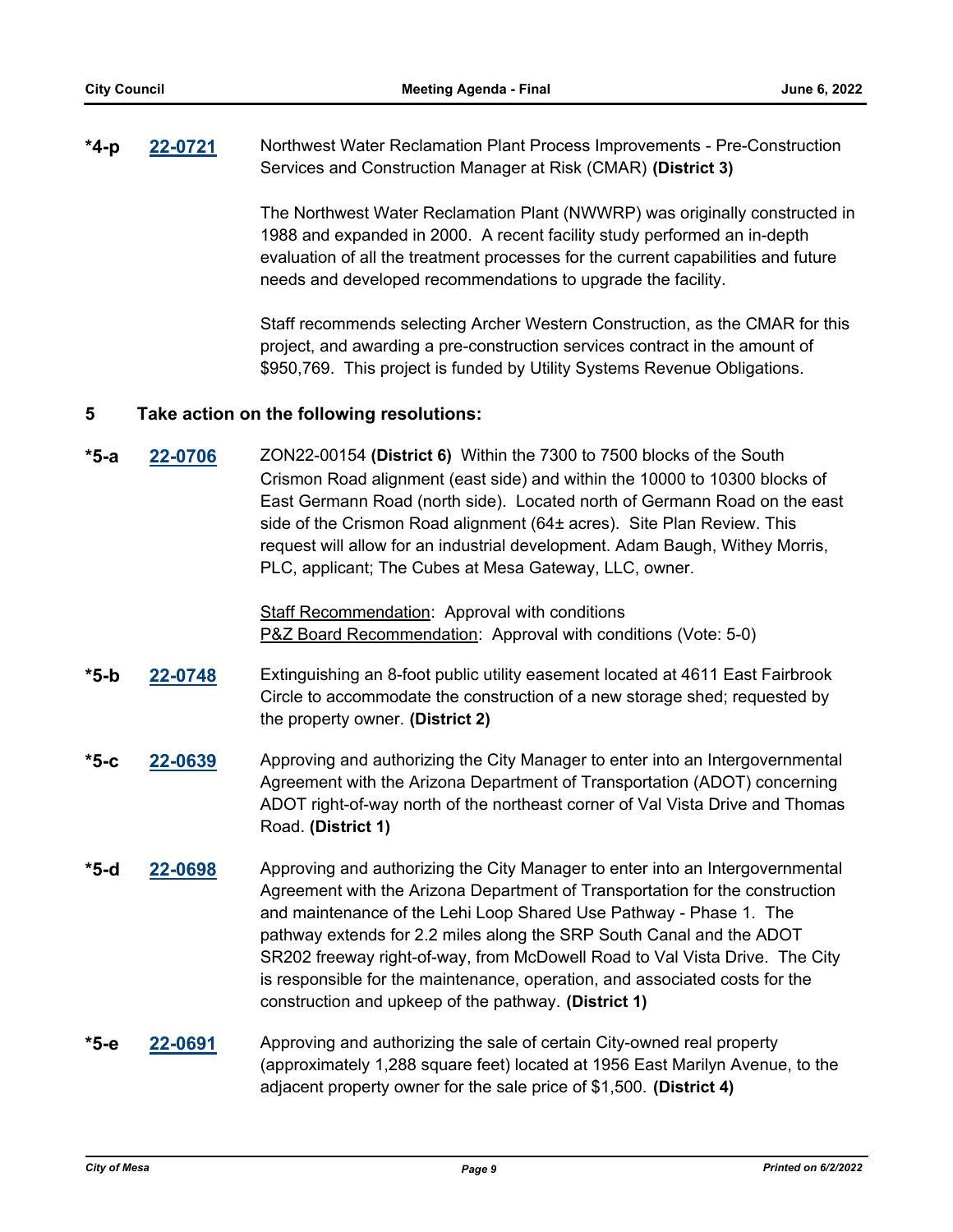| $*5-f$  | 22-0729 | Authorizing the City Manager to execute an individual job order currently under a<br>Job Order Master Contract with a value up to \$2,000,000 for the Sewer Quarter<br>Section Rehabilitation Project to accommodate for escalated Projects costs<br>due to inflation and several unforeseen conditions, such as, offset joints, root<br>penetrations, and non-conforming repairs. (District 4)                                                                                                                                                                                                                                                                        |
|---------|---------|------------------------------------------------------------------------------------------------------------------------------------------------------------------------------------------------------------------------------------------------------------------------------------------------------------------------------------------------------------------------------------------------------------------------------------------------------------------------------------------------------------------------------------------------------------------------------------------------------------------------------------------------------------------------|
| $*5-9$  | 22-0730 | Authorizing the City Manager to execute an individual job order currently under a<br>Job Order Master Contract with a value up to \$2,000,000, for the 120 North<br>Center Street Building Remodel project, to include, energy efficient lighting and<br>heating, ventilation, and air conditioning (HVAC) systems in accordance with<br>the City's Climate Action Plan, and other interior and exterior improvements.<br>(District 4)                                                                                                                                                                                                                                 |
| *5-h    | 22-0749 | Authorizing the City Manager to execute an individual job order currently under a<br>Job Order Master Contract with a value up to \$1,800,000 for the signalization,<br>widening, and improvement of the intersection of Sossaman and Baseline<br>Roads. (District 6)                                                                                                                                                                                                                                                                                                                                                                                                  |
| *5-i    | 22-0659 | Modifying fees and charges for the Development Services Department.<br>(Citywide)                                                                                                                                                                                                                                                                                                                                                                                                                                                                                                                                                                                      |
| $*5-j$  | 22-0660 | Modifying fees and charges for the Economic Development Department.<br>(Citywide)                                                                                                                                                                                                                                                                                                                                                                                                                                                                                                                                                                                      |
| $*5-k$  | 22-0658 | Modifying fees and charges for the Falcon Field Airport. (Citywide)                                                                                                                                                                                                                                                                                                                                                                                                                                                                                                                                                                                                    |
| $*$ 5-l | 22-0711 | Approving and adopting the City of Mesa Hazard Mitigation Plan. This 5-year<br>plan developed in collaboration with regional partners and Maricopa County<br>Department of Emergency Management (MCDEM) will be included in<br>MCDEM's 2021 Maricopa County Multi-Jurisdictional Multi-Hazard Mitigation<br>Plan. (Citywide)                                                                                                                                                                                                                                                                                                                                           |
| $*5-m$  | 22-0689 | Adopting a pension funding policy and accepting the employer's share of<br>assets and liabilities under the Public Safety Personnel Retirement System as<br>required by A.R.S. §38-863.01. (Citywide)                                                                                                                                                                                                                                                                                                                                                                                                                                                                  |
| *5-n    | 22-0759 | Calling a special bond election to submit to the qualified electors of the City of<br>Mesa, in conjunction with the General Election to be held on November 8, 2022,<br>the question of authorizing the issuance and sale of general obligation bonds of<br>the City for the purposes of public safety, law enforcement, fire and medical<br>services, and related communications systems and facilities, equipment,<br>apparatuses and vehicles, and to acquire land and interests in land related<br>thereto, and designating the manner in which the election is conducted, the<br>translation of election materials, voter registration deadlines and early voting |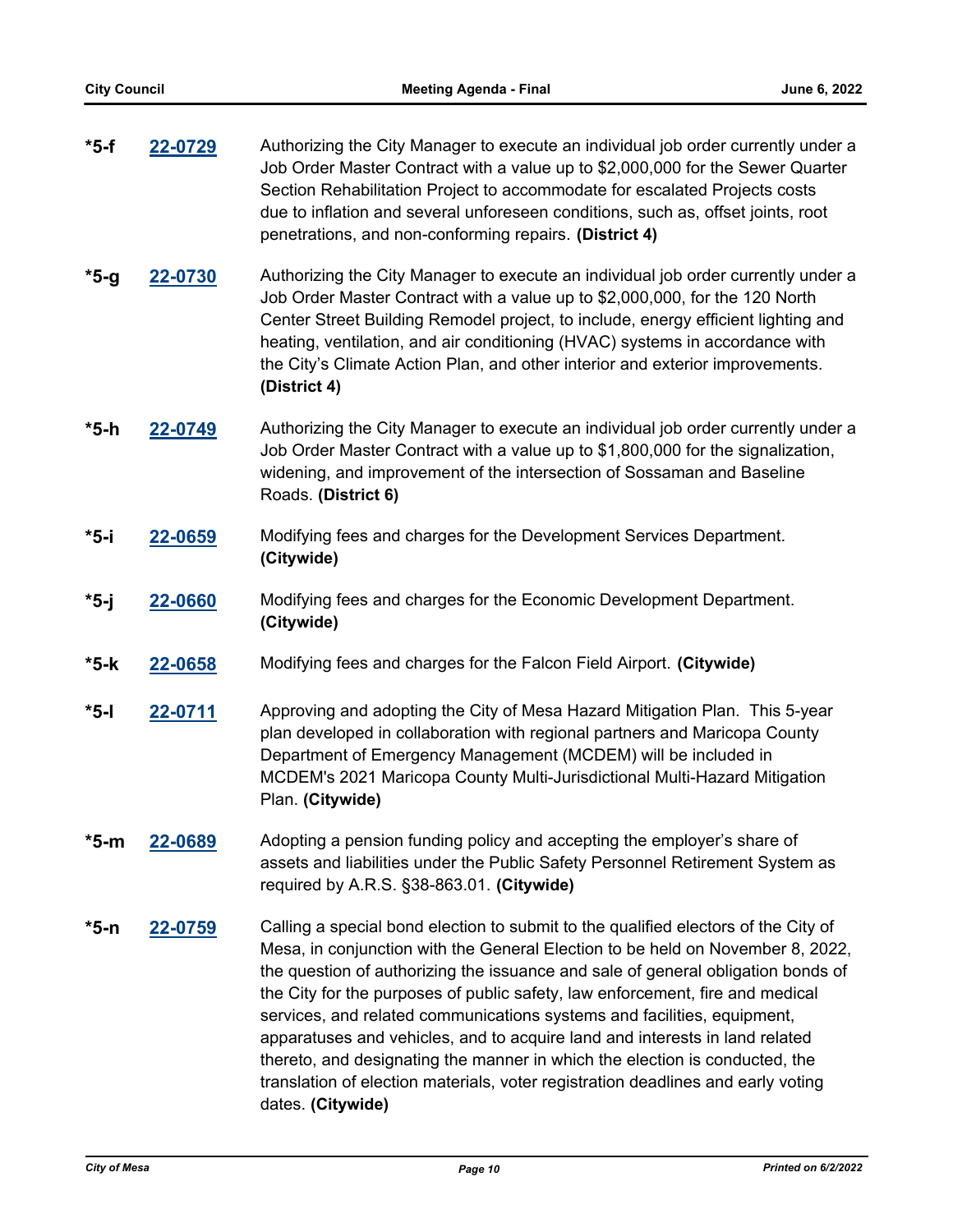**[22-0714](http://mesa.legistar.com/gateway.aspx?m=l&id=/matter.aspx?key=18605)** Designating the General Election date as November 8, 2022 and the purpose of the General Election including providing the deadline for filing arguments for and against ballot measures, deadline for voter registration, and providing times that polls will be open. **(Citywide) \*5-o**

## **6 Introduction of the following ordinances and setting June 20, 2022 as the date of the public hearing on these ordinances:**

**[22-0704](http://mesa.legistar.com/gateway.aspx?m=l&id=/matter.aspx?key=18595)** ZON21-01285 **(District 6)** Within the 4900 to 5200 blocks of South Power Road (east side) and within 6800 to 7000 blocks of East Ray Road (north side). Located north of Ray Road on the east side of Power Road (41± acres). Site Plan Modification. This request will allow for the development of a hotel. Jose Pombo, Vivo Development Partners, applicant; Power 202 Mixed Use, LLC., owner. **\*6-a**

> Staff Recommendation: Approval with conditions P&Z Board Recommendation: Approval with conditions (Vote: 5-0)

**[22-0705](http://mesa.legistar.com/gateway.aspx?m=l&id=/matter.aspx?key=18596)** ZON22-00093 **(District 6)** Within the 7900 block of East Warner Road (south side). Located east of Sossaman Road and west of Hawes Road (50± acres). Rezone from Agricultural (AG) to Light Industrial with a Planned Area Development overlay (LI-PAD) and Site Plan Review. This request will allow for an industrial development. Shane Cassidy, Comunale Properties, applicant; Victor Riches, owner. **\*6-b**

> Staff Recommendation: Approval with conditions P&Z Board Recommendation: Approval with conditions (Vote: 5-0)

**[22-0707](http://mesa.legistar.com/gateway.aspx?m=l&id=/matter.aspx?key=18598)** ZON22-00160 **(District 3)** Within the 800 block of North Country Club Drive (west side), within the 400 block of West Rio Salado Parkway (north side), and within the 400 block of West 9th Street (south side). Located south of Brown Road on the west side of Country Club Drive (2.3± acres). Rezone from Multiple Residence (RM-4) and Limited Commercial (LC) to Limited Commercial with a Bonus Intensity Zone overlay (LC-BIZ), Site Plan Review. This request will allow the development of a new Child Crisis Arizona headquarters. Chris Woosley, Architectural Resource Team, applicant; SAFE KIDS STRONG FAMILIES LLC, owner. **\*6-c**

> Staff Recommendation: Approval with conditions P&Z Board Recommendation: Approval with conditions (Vote: 5-0)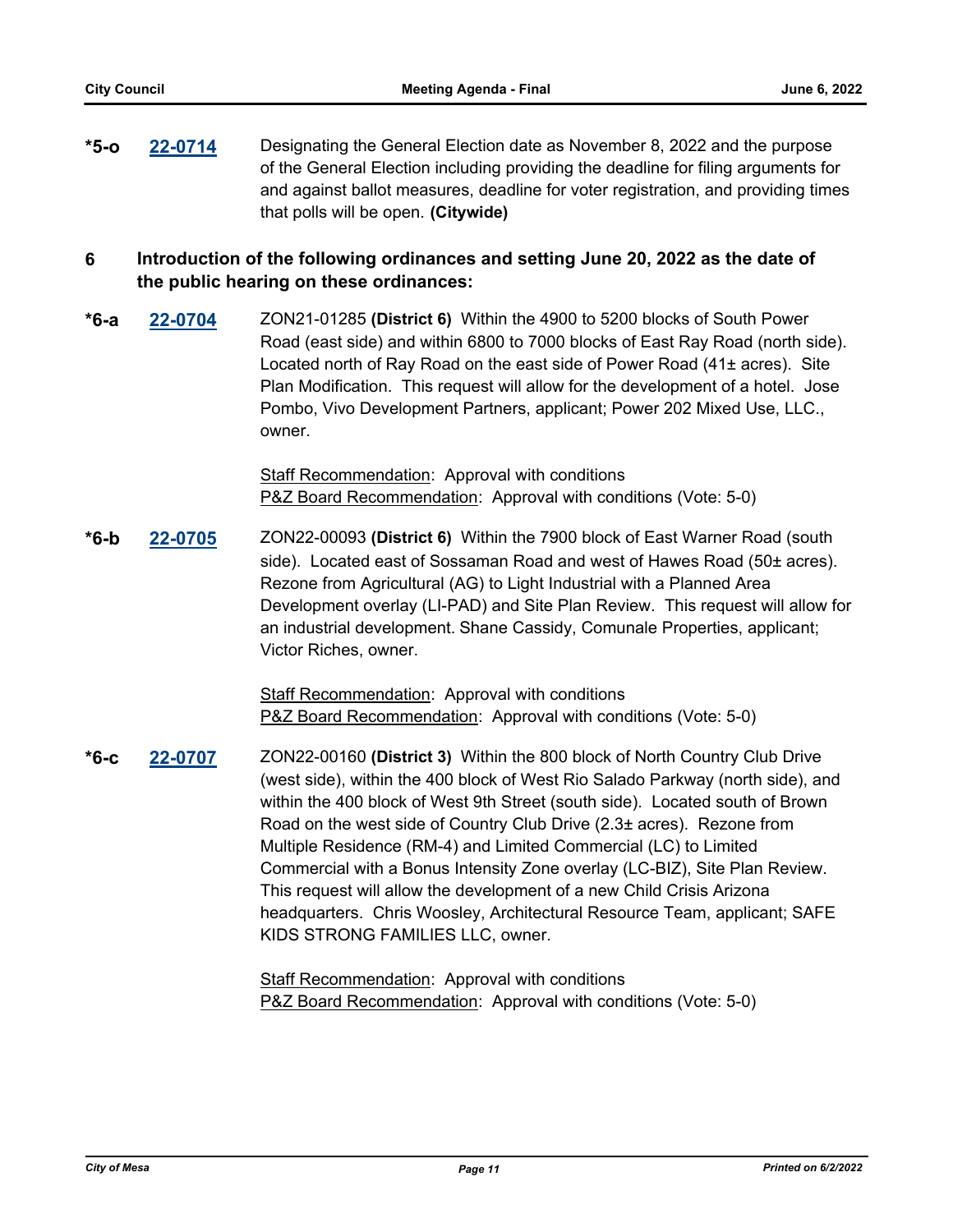## **7 Discuss, receive public comment, and take action on the following ordinance:**

**[22-0617](http://mesa.legistar.com/gateway.aspx?m=l&id=/matter.aspx?key=18509)** Amending the Mesa City Code by repealing the existing Title 5, Chapter 14, entitled "Natural Gas Regulations" and adopting as part of Title 5, a new Chapter 14, Sections 1 through 12, entitled "Natural Gas Regulations" related to updating the City's natural gas curtailment regulations, line extension policies, and mirroring recent updates to policies and regulations for other City utilities. **(Citywide) \*7-a**

## **8 Take action on the following subdivision plats:**

- **[22-0717](http://mesa.legistar.com/gateway.aspx?m=l&id=/matter.aspx?key=18608)** SUB21-00969 "Avalon Crossing Phase 1" **(District 6)** Within the 10000 to 10500 blocks of East Williams Field Road (south side). Located east of Crismon Road on the south side of Williams Field Road (90.2± acres). Shea Homes Limited Partnership, developers; Richard G. Alcocer, Coe and Van Loo, LLC, surveyor. **\*8-a**
- **[22-0712](http://mesa.legistar.com/gateway.aspx?m=l&id=/matter.aspx?key=18603)** SUB21-01035 "Sossaman Business Campus" **(District 6)** Within the 3300 block of S. Sossaman Road (east side). Located north of Elliot Road (24.6  $\pm$ acres). SCD Sossaman, LLC., developers; David Klein, Superior Surveying Services, Inc., surveyor. **\*8-b**
- **[22-0716](http://mesa.legistar.com/gateway.aspx?m=l&id=/matter.aspx?key=18607)** SUB21-01187 "Map of Dedication for Williams Field Road" **(District 6)** Within the 10200 to 10600 blocks of East Williams Field Road. Located along Williams Field Road, between Crismon and Signal Butte Roads (3.8± acres). Shea Homes Limited Partnership, developers; Richard G. Alcocer, Coe and Van Loo, LLC, surveyor. **\*8-c**
- **[22-0715](http://mesa.legistar.com/gateway.aspx?m=l&id=/matter.aspx?key=18606)** SUB22-01188 "Master Final Plat Avalon Crossing Development Unit 1" **(District 6)** Within the 10000 to 10200 blocks of East Williams Field Road, within the 6000 to 6100 block of South Crismon Road, within the 10000 to 10100 block of East Unity Avenue, and within the 6100 to 6200 block of South Labelle. Located east of Crismon Road and south of Williams Field Road (34.09± acres). Pacific Proving, LLC, developers; Richard G. Alcocer, Coe and Van Loo, LLC, surveyor. **\*8-d**

## **Items not on the Consent Agenda**

- **9 Items from citizens present. (Maximum of three speakers for three minutes per speaker.)**
- 10 **Adjournment.**<sup>1</sup>